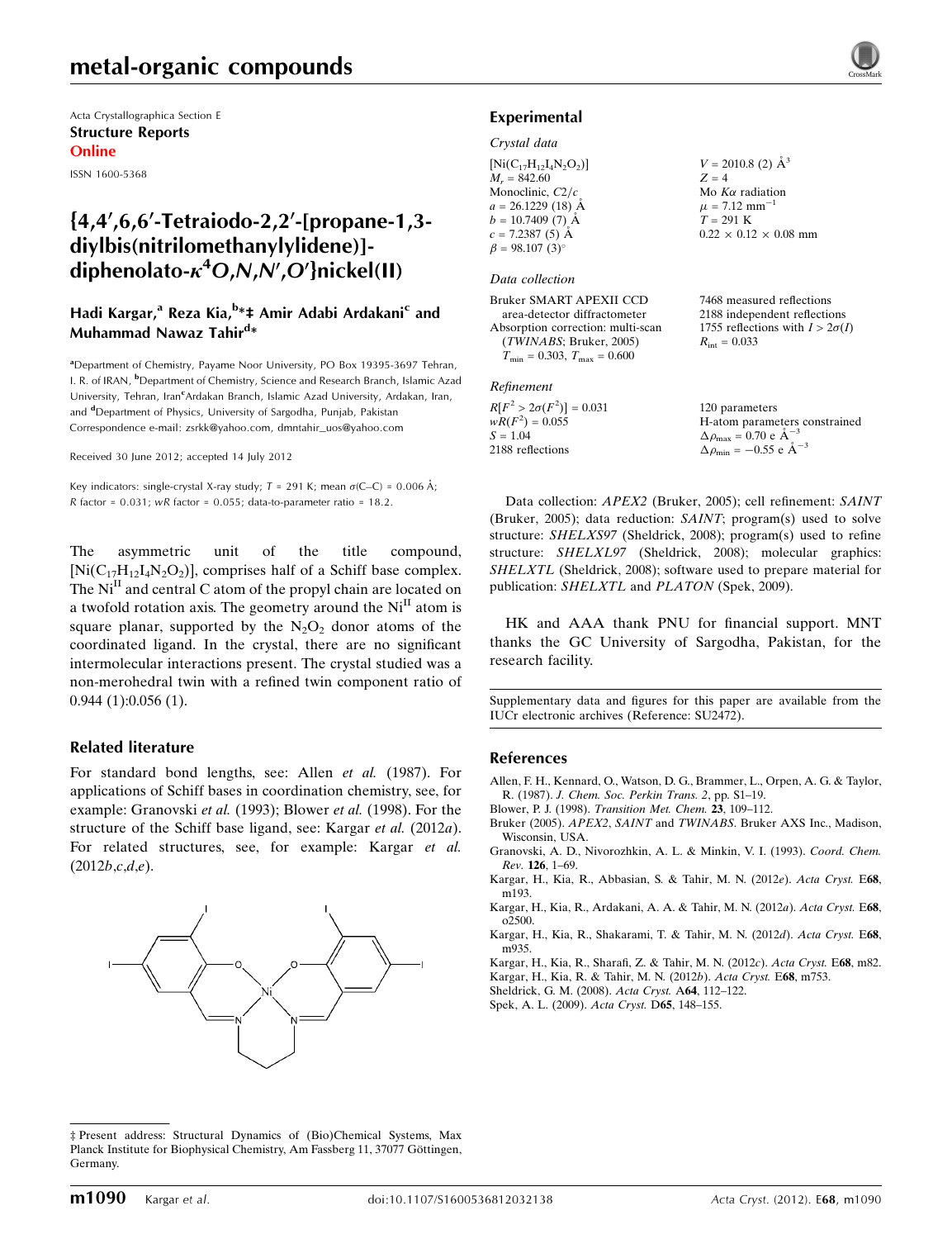# **supporting information**

## *Acta Cryst.* (2012). E**68**, m1090 [doi:10.1107/S1600536812032138]

# **{4,4′,6,6′-Tetraiodo-2,2′-[propane-1,3-diylbis(nitrilomethanylylidene)]diphenolato-***κ***<sup>4</sup>** *O***,***N***,***N***′ ,***O***′}nickel(II)**

## **Hadi Kargar, Reza Kia, Amir Adabi Ardakani and Muhammad Nawaz Tahir**

## **S1. Comment**

Schiff base complexes are one of the most important stereochemical models in transition metal coordination chemistry, with their ease of preparation and structural variations (Granovski *et al.*, 1993; Blower *et al.*, 1998). In continuation of our work on the crystal structure of Schiff base metal complexes (Kargar *et al.*, 2012*b,c,d,e*), we determined the X-ray structure of the title compound.

The asymmetric unit of the title compound, Fig. 1, comprises a Schiff base complex. The bond lengths (Allen *et al.*, 1987) and angles are within the normal ranges and are comparable to the bond lengths and angles of the related ligand (Kargar *et al.*, 2012*a*) and related Ni-complexes (Kargar *et al.*, 2012*b,c,d,e*). The NiII and C9 atom of the propyl segment are located on a two-fold rotation axis. The geometry around  $Ni<sup>II</sup>$  atom is square-planar which is supported by the N<sub>2</sub>O<sub>2</sub> donor atoms of the coordinated ligand.

There are no significant intermolecular interactions in the crystal structure.

The crystal used was a non-merohedral twin with refined twin components ratio of 0.944 (1)/0.056 (1).

## **S2. Experimental**

The title compound was synthesized by adding 3,5-diiodo-salicylaldehyde-1,3-propanediamine (2 mmol) to a solution of NiCl<sub>2</sub>. 6H<sub>2</sub>O (2.1 mmol) in ethanol (30 ml). The mixture was refluxed with stirring for 1h. The resultant solution was filtered. Red single crystals of the title compound suitable for *X*-ray structure determination were recrystallized from ethanol by slow evaporation of the solvents at room temperature over several days.

## **S3. Refinement**

The H-atoms were included in calculated positions and treated as riding atoms:  $C-H = 0.93$  and 0.97 Å for CH and CH<sub>2</sub> H-atoms, respectively, with  $U_{iso}$  (H) = 1.2  $U_{eq}(C)$ .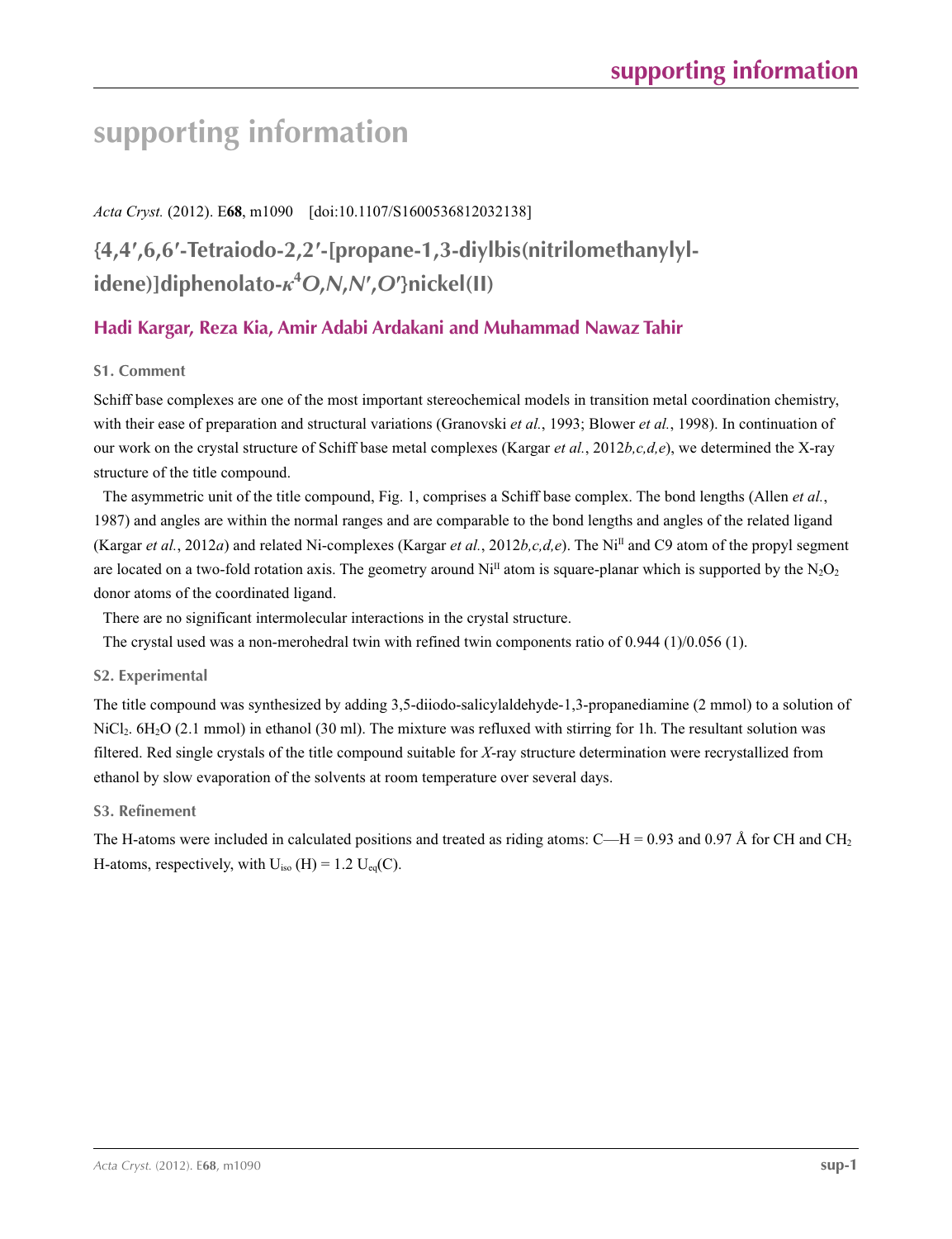

### **Figure 1**

A view of the molecular structure of the title molecule, showing 50% probability displacement ellipsoids and the atomic numbering [symmetry code for suffix  $A = -x$ , y,  $-z + 1/2$ ].

{4,4',6,6'-Tetraiodo-2,2'-[propane-1,3-diylbis(nitrilomethanylylidene)]diphenolato-  $\kappa$ <sup>4</sup>O,N,N',O'}nickel(II)

#### *Crystal data*

 $[Ni(C_{17}H_{12}I_4N_2O_2)]$  $M_r = 842.60$ Monoclinic, *C*2/*c* Hall symbol: -C 2yc  $a = 26.1229(18)$  Å  $b = 10.7409(7)$  Å  $c = 7.2387(5)$  Å  $\beta$  = 98.107 (3)<sup>o</sup>  $V = 2010.8$  (2)  $\AA$ <sup>3</sup>  $Z = 4$ 

*Data collection*

Bruker SMART APEXII CCD area-detector diffractometer Radiation source: fine-focus sealed tube Graphite monochromator *ω* scans Absorption correction: multi-scan (*TWINABS*; Bruker, 2005)  $T_{\text{min}} = 0.303$ ,  $T_{\text{max}} = 0.600$ 

### *Refinement*

Refinement on *F*<sup>2</sup> Least-squares matrix: full  $R[F^2 > 2\sigma(F^2)] = 0.031$  $wR(F^2) = 0.055$  $S = 1.04$ 2188 reflections 120 parameters 0 restraints

 $F(000) = 1536$  $D_x = 2.783$  Mg m<sup>-3</sup> Mo *Kα* radiation,  $\lambda = 0.71073$  Å Cell parameters from 526 reflections  $\theta$  = 2.5–27.5°  $\mu$  = 7.12 mm<sup>-1</sup>  $T = 291$  K Block, red  $0.22 \times 0.12 \times 0.08$  mm

7463 measured reflections 2188 independent reflections 1755 reflections with  $I > 2\sigma(I)$  $R_{\text{int}} = 0.033$  $\theta_{\text{max}} = 27.1^{\circ}, \theta_{\text{min}} = 1.6^{\circ}$ *h* = −33→33  $k = -13 \rightarrow 13$ *l* = −8→9

Primary atom site location: structure-invariant direct methods Secondary atom site location: difference Fourier map Hydrogen site location: inferred from neighbouring sites H-atom parameters constrained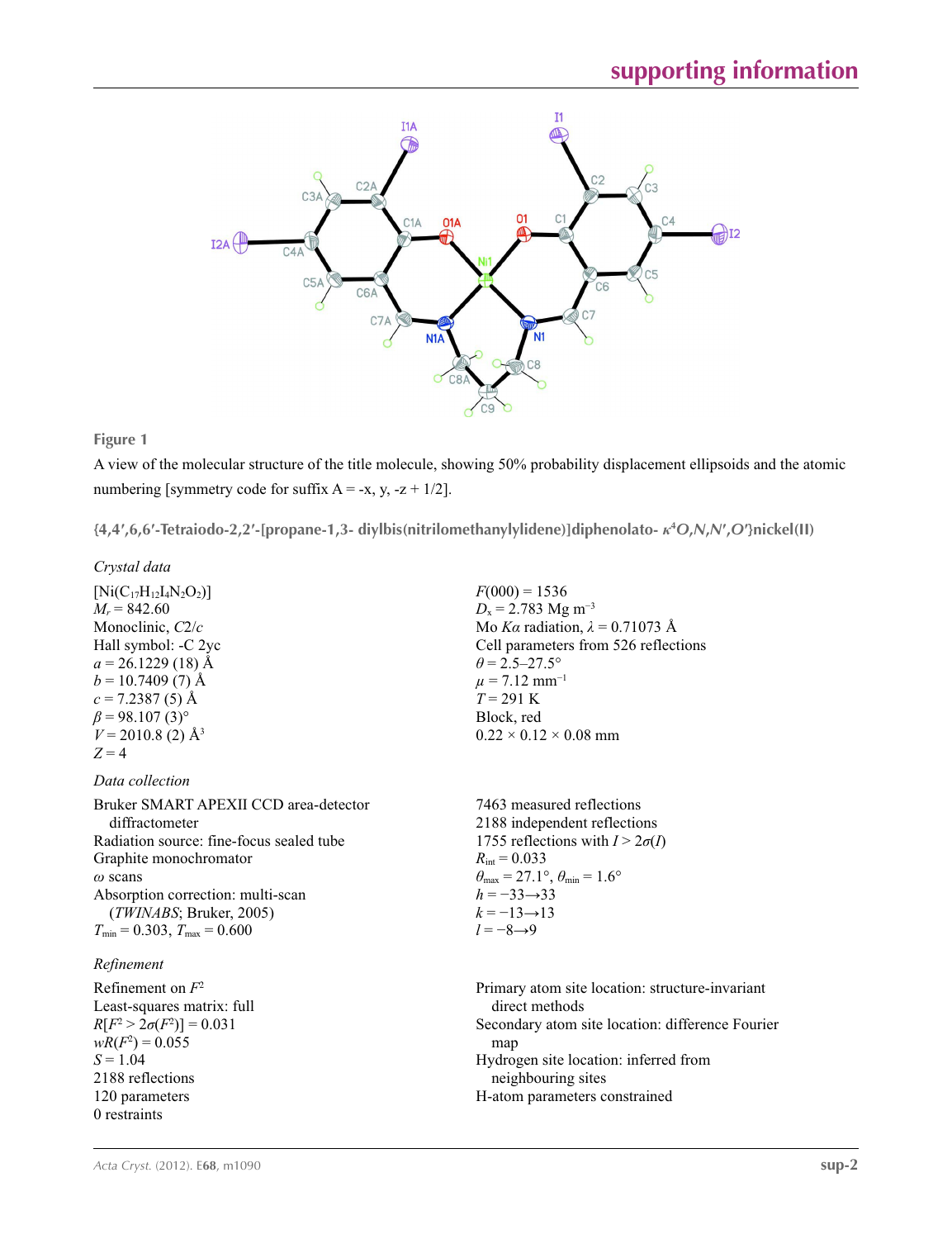$w = 1/[\sigma^2 (F_o^2) + (0.0177P)^2 + 2.2669P]$ where  $P = (F_o^2 + 2F_c^2)/3$  $(\Delta/\sigma)_{\text{max}} = 0.001$ Δ*ρ*max = 0.70 e Å−3 Δ*ρ*min = −0.55 e Å−3

*Special details*

**Geometry**. All esds (except the esd in the dihedral angle between two l.s. planes) are estimated using the full covariance matrix. The cell esds are taken into account individually in the estimation of esds in distances, angles and torsion angles; correlations between esds in cell parameters are only used when they are defined by crystal symmetry. An approximate (isotropic) treatment of cell esds is used for estimating esds involving l.s. planes.

**Refinement**. Refinement of  $F^2$  against ALL reflections. The weighted R-factor wR and goodness of fit S are based on  $F^2$ , conventional R-factors R are based on F, with F set to zero for negative  $F^2$ . The threshold expression of  $F^2 > 2 \text{sigma}(F^2)$  is used only for calculating R-factors(gt) etc. and is not relevant to the choice of reflections for refinement. R-factors based on  $F<sup>2</sup>$  are statistically about twice as large as those based on F, and R- factors based on ALL data will be even larger.

*Fractional atomic coordinates and isotropic or equivalent isotropic displacement parameters (Å2 )*

|                  | $\mathcal{X}$ | $\mathcal V$ | $\boldsymbol{Z}$ | $U_{\rm iso}*/U_{\rm eq}$ | Occ. (2) |
|------------------|---------------|--------------|------------------|---------------------------|----------|
| Ni1              | 0.0000        | 0.48944(7)   | 0.2500           | 0.02132(18)               |          |
| $_{\rm I1}$      | 0.090843(12)  | 0.89044(3)   | 0.36252(5)       | 0.03652(10)               |          |
| 12               | 0.279631(12)  | 0.60955(3)   | 0.20407(5)       | 0.04421(11)               |          |
| N1               | 0.05062(13)   | 0.3679(3)    | 0.3138(5)        | 0.0242(8)                 |          |
| O <sub>1</sub>   | 0.04733(11)   | 0.6174(2)    | 0.3090(4)        | 0.0269(7)                 |          |
| C1               | 0.09612(15)   | 0.6129(4)    | 0.2932(6)        | 0.0224(9)                 |          |
| C <sub>2</sub>   | 0.12636(16)   | 0.7229(4)    | 0.3024(6)        | 0.0240(9)                 |          |
| C <sub>3</sub>   | 0.17729(16)   | 0.7234(4)    | 0.2769(6)        | 0.0291(10)                |          |
| H <sub>3</sub>   | 0.1954        | 0.7980       | 0.2804           | $0.035*$                  |          |
| C4               | 0.20183(16)   | 0.6119(4)    | 0.2457(6)        | 0.0291(10)                |          |
| C <sub>5</sub>   | 0.17586(16)   | 0.5018(4)    | 0.2474(6)        | 0.0276(10)                |          |
| H <sub>5</sub>   | 0.1930        | 0.4273       | 0.2327           | $0.033*$                  |          |
| C <sub>6</sub>   | 0.12328(15)   | 0.5005(4)    | 0.2715(6)        | 0.0233(10)                |          |
| C7               | 0.09902(16)   | 0.3837(4)    | 0.3042(6)        | 0.0271(10)                |          |
| H7               | 0.1201        | 0.3136       | 0.3198           | $0.033*$                  |          |
| C8               | 0.03503(17)   | 0.2492(4)    | 0.3903(6)        | 0.0292(10)                |          |
| H <sub>8</sub> A | 0.0173        | 0.2661       | 0.4967           | $0.035*$                  |          |
| H8B              | 0.0658        | 0.2012       | 0.4344           | $0.035*$                  |          |
| C9               | 0.0000        | 0.1721(5)    | 0.2500           | 0.0298(14)                |          |
| H9A              | $-0.0212$     | 0.1188       | 0.3165           | $0.036*$                  | 0.50     |
| H9B              | 0.0212        | 0.1188       | 0.1835           | $0.036*$                  | 0.50     |

*Atomic displacement parameters (Å2 )*

|                   | $U^{11}$    | $L^{22}$    | $L^{33}$   | $I^{12}$      | $I^{13}$    | $L^{23}$       |
|-------------------|-------------|-------------|------------|---------------|-------------|----------------|
| Ni1               | 0.0199(4)   | 0.0179(4)   | 0.0259(4)  | 0.000         | 0.0026(3)   | 0.000          |
| $\overline{11}$   | 0.03286(18) | 0.02414(16) | 0.0539(2)  | 0.00044(13)   | 0.01095(15) | $-0.00832(15)$ |
| $12 \ \mathrm{I}$ | 0.02416(17) | 0.0449(2)   | 0.0661(3)  | 0.00048(15)   | 0.01512(16) | 0.00269(17)    |
| N1                | 0.0261(19)  | 0.0191(19)  | 0.026(2)   | $-0.0019(15)$ | 0.0007(16)  | 0.0025(15)     |
| O <sub>1</sub>    | 0.0204(15)  | 0.0220(15)  | 0.0392(19) | $-0.0010(12)$ | 0.0072(13)  | $-0.0029(13)$  |
| C <sub>1</sub>    | 0.021(2)    | 0.024(2)    | 0.022(2)   | $-0.0018(18)$ | 0.0026(18)  | 0.0021(18)     |
| C <sub>2</sub>    | 0.023(2)    | 0.024(2)    | 0.025(2)   | 0.0037(18)    | 0.0038(19)  | $-0.0022(18)$  |
|                   |             |             |            |               |             |                |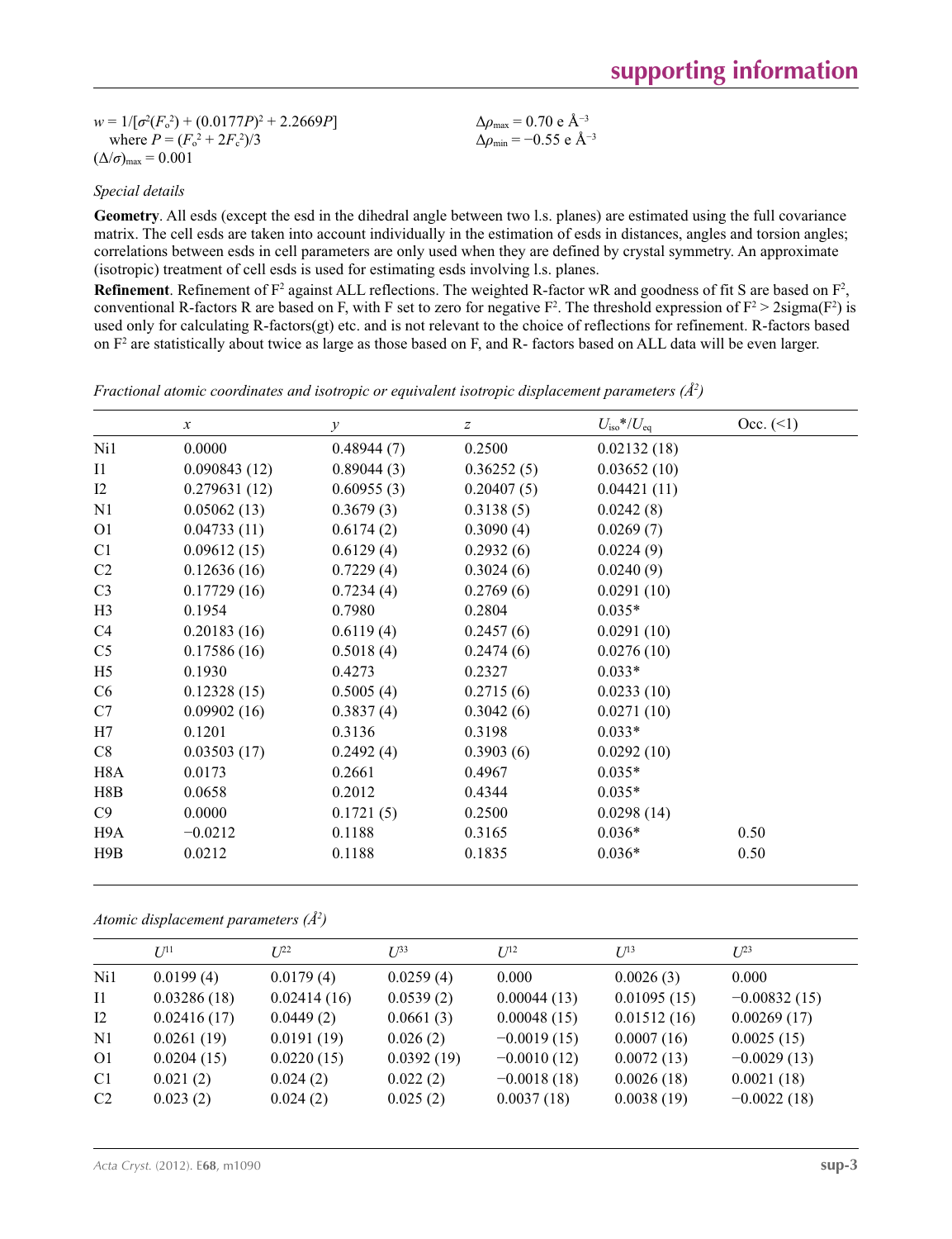# **supporting information**

| C <sub>3</sub> | 0.025(2) | 0.029(2) | 0.033(3) | $-0.007(2)$ | 0.003(2)   | $-0.002(2)$   |
|----------------|----------|----------|----------|-------------|------------|---------------|
| C <sub>4</sub> | 0.019(2) | 0.034(3) | 0.034(3) | 0.002(2)    | 0.0038(19) | 0.000(2)      |
| C <sub>5</sub> | 0.024(2) | 0.025(2) | 0.033(3) | 0.0070(19)  | 0.004(2)   | $-0.0007(19)$ |
| C <sub>6</sub> | 0.021(2) | 0.022(2) | 0.027(2) | 0.0014(18)  | 0.0023(19) | $-0.0017(18)$ |
| C7             | 0.025(2) | 0.024(2) | 0.031(3) | 0.0064(19)  | 0.001(2)   | 0.0020(19)    |
| C8             | 0.032(2) | 0.025(2) | 0.030(3) | 0.000(2)    | 0.000(2)   | 0.0072(19)    |
| C9             | 0.036(4) | 0.021(3) | 0.033(4) | 0.000       | 0.005(3)   | 0.000         |

*Geometric parameters (Å, º)*

| 1.858(3)   | $C3-H3$                       | 0.9300      |
|------------|-------------------------------|-------------|
| 1.858(3)   | $C4 - C5$                     | 1.365(6)    |
| 1.869(3)   | $C5-C6$                       | 1.409(6)    |
| 1.869(3)   | $C5 - H5$                     | 0.9300      |
| 2.098(4)   | $C6 - C7$                     | 1.440(5)    |
| 2.096(4)   | $C7 - H7$                     | 0.9300      |
| 1.287(5)   | $C8-C9$                       | 1.514(5)    |
| 1.471(5)   | $C8 - H8A$                    | 0.9700      |
| 1.296(5)   | $C8 - H8B$                    | 0.9700      |
| 1.418(5)   | $C9 - C8$ <sup>i</sup>        | 1.514(5)    |
| 1.421(5)   | $C9 - H9A$                    | 0.9700      |
| 1.369(5)   | $C9 - H9B$                    | 0.9700      |
| 1.391(6)   |                               |             |
| 84.57 (17) | $C4-C5-C6$                    | 120.3(4)    |
| 92.01(13)  | $C4-C5-H5$                    | 119.8       |
| 176.57(13) | $C6-C5-H5$                    | 119.8       |
| 176.57(13) | $C5-C6-C1$                    | 121.1(4)    |
| 92.01(13)  | $C5-C6-C7$                    | 119.3(4)    |
| 91.4(2)    | $C1-C6-C7$                    | 118.9(4)    |
| 117.4(3)   | $N1-C7-C6$                    | 125.6(4)    |
| 124.1(3)   | $N1 - C7 - H7$                | 117.2       |
| 118.3(3)   | $C6-C7-H7$                    | 117.2       |
| 125.6(3)   | $N1 - C8 - C9$                | 113.2(4)    |
| 120.9(4)   | $N1-C8-H8A$                   | 108.9       |
| 123.7(4)   | $C9-C8-H8A$                   | 108.9       |
| 115.5(4)   | $N1-C8 - H8B$                 | 108.9       |
| 122.9(4)   | $C9 - C8 - H8B$               | 108.9       |
| 119.4(3)   | H8A-C8-H8B                    | 107.7       |
| 117.7(3)   | $C8 - C9 - C8$                | 113.7(5)    |
| 119.8(4)   | С8-С9-Н9А                     | 108.8       |
| 120.1      | $C8$ <sup>i</sup> - $C9$ -H9A | 108.8       |
| 120.1      | $C8-C9-$ H9B                  | 108.8       |
| 120.2(4)   | $C8$ <sup>i</sup> - $C9$ -H9B | 108.8       |
| 118.9(3)   | Н9А-С9-Н9В                    | 107.7       |
| 120.8(3)   |                               |             |
| 152.0(4)   | $I2-C4-C5-C6$                 | $-178.8(3)$ |
|            |                               |             |